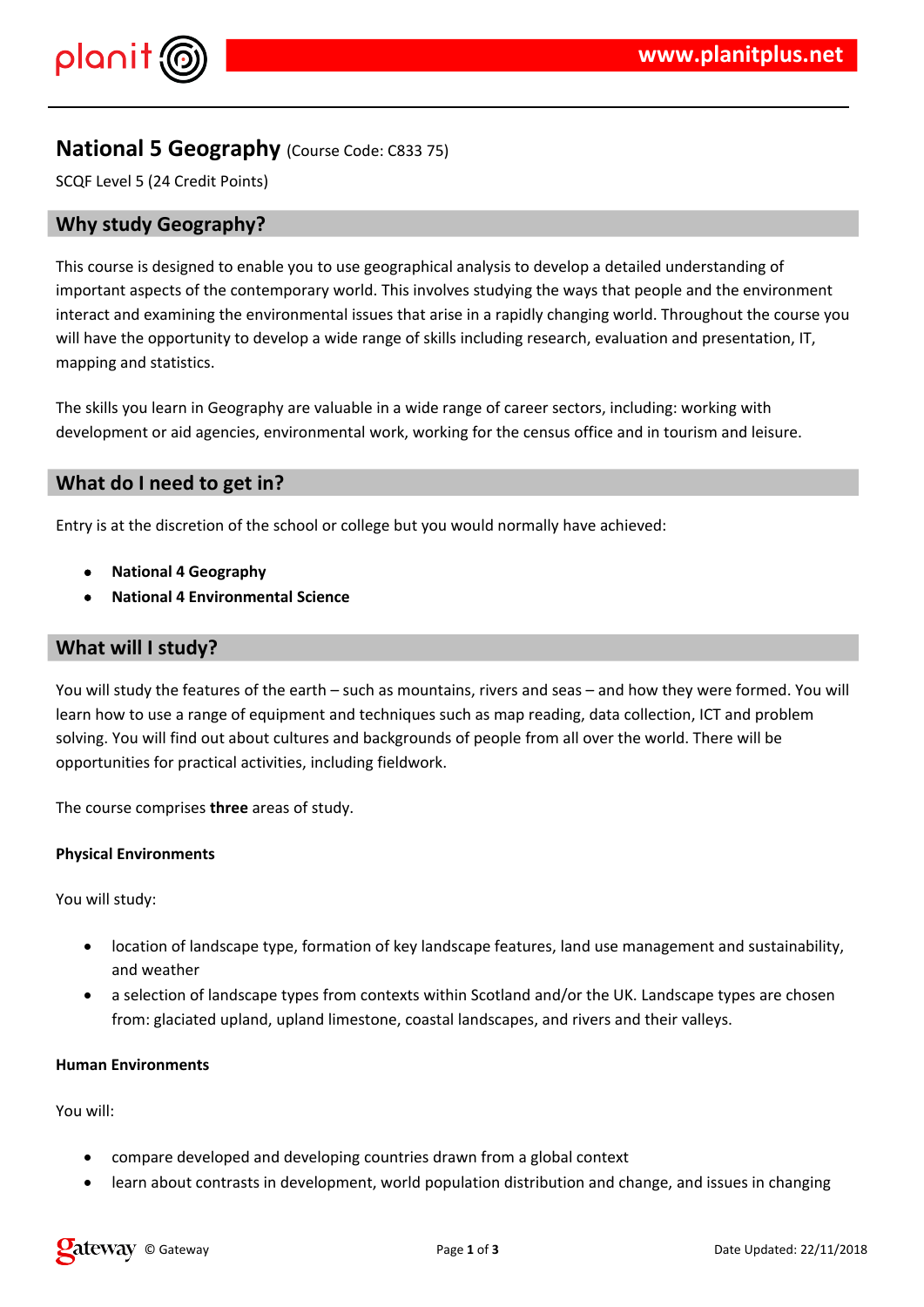$+$   $\frac{1}{2}$   $\frac{1}{2}$   $\frac{1}{2}$   $\frac{1}{2}$   $\frac{1}{2}$   $\frac{1}{2}$   $\frac{1}{2}$   $\frac{1}{2}$   $\frac{1}{2}$   $\frac{1}{2}$   $\frac{1}{2}$   $\frac{1}{2}$   $\frac{1}{2}$   $\frac{1}{2}$   $\frac{1}{2}$   $\frac{1}{2}$   $\frac{1}{2}$   $\frac{1}{2}$   $\frac{1}{2}$   $\frac{1}{2}$   $\frac{1}{2}$ 

 $#$ 

 $3\qquad 855$  \$  $\qquad$ 

 $*$  \$ &,  $*$  ) ' 0 ' \$ ' # & & '', 0 \$ ) 7 0 \$ + \$ & & '0 ) & \$,  $\theta$ 

|                    |           | #                         |  |                  |                           |                                                                           |  |  |
|--------------------|-----------|---------------------------|--|------------------|---------------------------|---------------------------------------------------------------------------|--|--|
| $\$\$              | $\%$      |                           |  |                  |                           |                                                                           |  |  |
| $\left( \ \right)$ | $\star$   |                           |  |                  |                           |                                                                           |  |  |
|                    |           | $\mathcal{F}=\mathcal{F}$ |  | $8 \t34'$ ), / - | $'$ 5 & $'$ )4, $/$ * ' & | $*$ 8 $*$ 88 $'$ ), / 0 $*$                                               |  |  |
|                    | & ' & ' - |                           |  |                  |                           |                                                                           |  |  |
|                    |           | $$888*8':>}8$ : $$$       |  |                  |                           | $9)$ ) $8'$ , $*$ , $*$ 5 $8'$ $8\$\$ +$ $*$ $*$ $\$\$$ , $*$ $*$ $*$ $*$ |  |  |
| $\left( \ \right)$ |           |                           |  |                  |                           | & + ) ', \$ / *) & # * * \$\$ , *, '' -                                   |  |  |

 $\hat{\mathbf{u}}$ 

 $( )$  \*  $, ' 8$  :; -

 $\overline{ }$ 

| ٠  |                                  | ( ) 8' 5   |              |   |   |    |
|----|----------------------------------|------------|--------------|---|---|----|
|    | $*$ &                            | $\leq$     | &            |   | & |    |
|    | $*$ &                            | $\leq$     | <u>&amp;</u> | ↜ |   |    |
|    | $*$ &                            | $\epsilon$ | &            |   |   | -9 |
| ٠  | <u>&amp;</u> '                   |            |              |   |   |    |
| 99 | $< 8 \, \sqrt{8}$<br>- \$<br>9 & |            |              |   |   |    |

1 \*,  $$ *$ ) \*\*  $8, $ $ $ 8$ 

 $\mathcal{L}$ 

 $\mathbf{I}$  $\pm 1$ 

 $: 8, 90 "2'#8',$